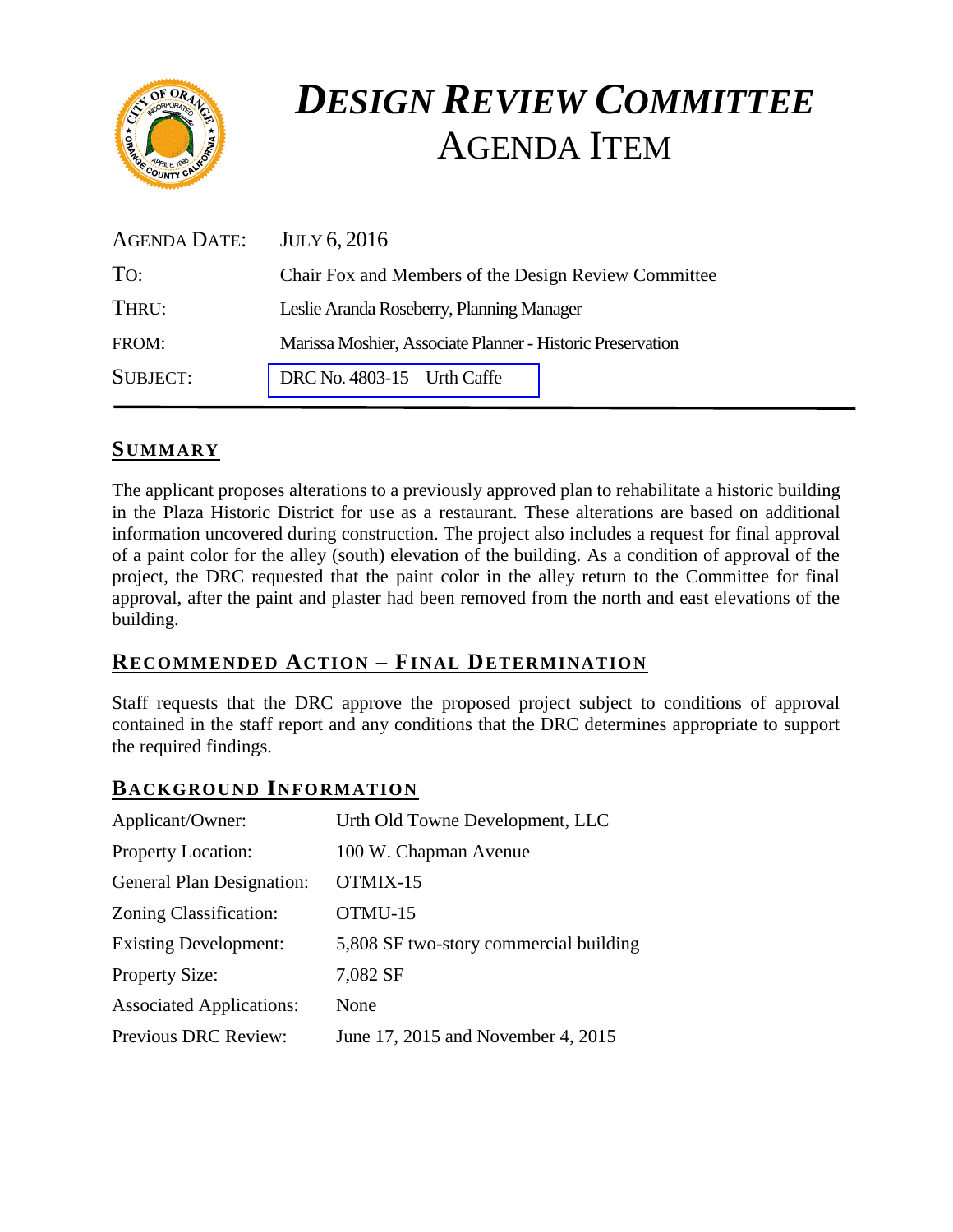# **PUB LIC NOTICE**

No Public Notice was required for this project.

## **ENVIRONMENTAL REVIEW**

**Categorical Exemption:** The proposed project will be categorically exempt from the provisions of the California Environmental Quality Act (CEQA) per State CEQA Guidelines 15303 (Class 3 – New Construction or Conversion of Small Structures) and 15331 (Class 31 - Historical Resource Restoration/Rehabilitation) because the project involves rehabilitation of an existing commercial structure for use as a restaurant. The project restores the exterior of a historic building in conformance with the *Secretary of the Interior's Standards for the Treatment of Historic Properties (Secretary's Standards)* and with the Old Towne Design Standards. There is no environmental public review required for a Categorical Exemption.

# **PROJECT DESCRIP TION**

The applicant proposes to rehabilitate a historic commercial building in the Plaza Historic District for use as a restaurant. The major project components include:

- **Storefronts on Chapman Avenue.** For the ground floor portion of the building constructed circa 1908, the DRC previously approved a storefront system that consisted of pairs of single hung windows in each bay. Each window had a tripartite transom above. This pattern for the storefront system was based on the applicant's understanding of the ground floor storefronts and transoms from limited exploratory removal of interior finishes. However, based on more comprehensive removal of non-historic finishes from the interior and exterior, the applicant uncovered additional information that indicates a different pattern of tripartite transoms and storefront bays. In response, the applicant is proposing large operable single-hung windows below the transoms, instead of the previously approved pairs of windows. The size of the individual lights in the transoms has also been revised. This pattern better reflects the common arrangement of storefront glazing in early  $20<sup>th</sup>$  century commercial buildings, including in this building. The operable single-hung windows also address the applicant's request for interaction between the dining room interior and the sidewalk. Details of the proposed operable windows are provided in Attachment 8.
- **Window and Door Openings facing the Plaza.** The applicant originally proposed to restore four window openings and a single-leaf door on the east elevation at the southeast corner of the building. This pattern reflects the earliest history of the building circa 1888. With the plaster removed, portions of the decorative surrounds and areas where the openings have been infilled are now visible in the brick. The scars on the brick and historic photographs indicate that the northernmost window and door in the section were combined into a single storefront opening prior to 1920. At that time, the two raised brick lintels over those openings were combined into one. The scar of this larger raised brick lintel that spanned the modified opening is visible with the plaster removed.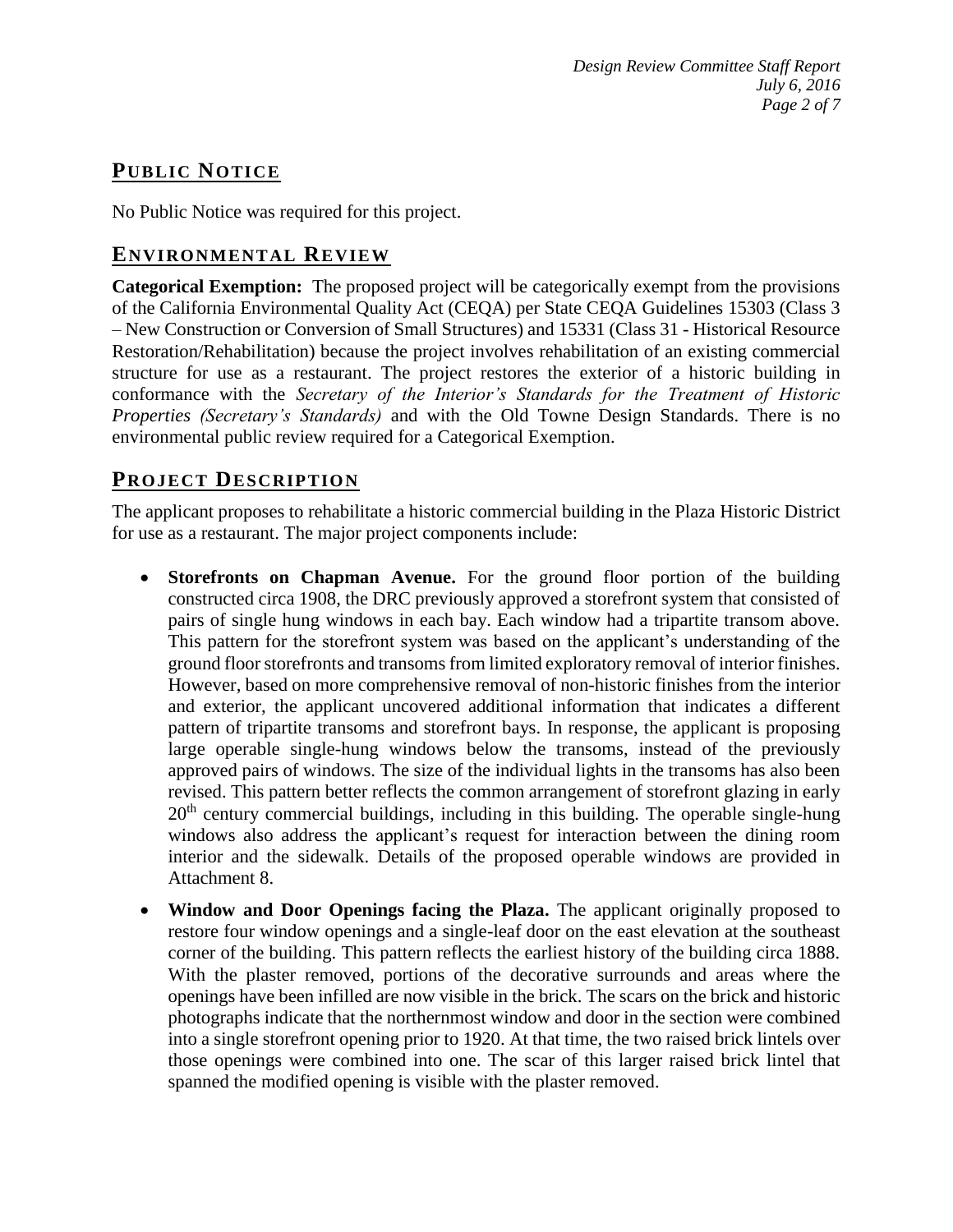With this additional information and working with a structural engineer, the applicant team has proposed to replace the previously approved door and window with a combined door and sidelight with a transom in the existing opening. A portion of this opening next to the door under the brick lintel will be infilled with brick. This approach reflects a slightly later period of the building's history and allows the existing opening to be used, while restoring the raised brick lintel around the opening. The new brick infill next to the door will be recessed from the face of the surrounding brick, so that the size and shape of the historic opening is still apparent. The decorative brick lintels will be restored around all of the openings, based on the scars that are visible in the surface of the brick. See Attachment 2 – Site Photographs for detail photographs of the scars that remain from the raised brick lintels.

- **Door and window openings in the south elevation on the alley.** Three arched openings on the alley were previously approved as planter areas. The windows in the openings had been previously removed and filled with plywood. The applicant initially proposed and was approved to fill in the openings with wood. The applicant is requesting to revise the infill material to brick. The brick will be inset from the face of the wall and will be unpainted, so that the original openings are still apparent. A detail of the infill in provided in Attachment 8.
- **Paint color on the south alley elevation.** The DRC requested that the proposal for the paint color on the alley return to the Committee for final approval after the plaster and paint had been removed from the brick. The applicant initially proposed a dark color in the alley. The DRC requested a lighter color to brighten the narrow space. In response, the applicant is proposing Dunn Edwards French White. The applicant has painted the alley elevation with this color. The paint is visible on the upper floor at the southeast corner of the building for the Committee Members to view in person in advance of the meeting.
- **Plaster and paint removal from historic brick.** The applicant has completed paint removal and restoration of the upper floor brick. Work on the ground floor brick, which was covered with plaster, continues. The applicant has provided photographs of a sample repair to be completed on the ground floor brick in Attachment 6.

# **EXISTING SITE**

The existing site is developed with a two-story commercial structure. The building is a contributor to the National Register of Historic Places-listed Plaza Historic District. The building was constructed in two phases. The first portion was a one-story building, consisting of a single storefront bay with angled entrance at the intersection of W. Chapman Avenue and the Plaza roundabout, constructed circa 1888 (See Attachment 3 – Historic Photographs). Circa 1908, the building was expanded with additional storefront bays on Chapman Avenue and a second story. During this period, the building appears to have had an unpainted brick exterior. By 1927, the building appears to have been painted. Since that time, the ground floor has been substantially altered by removing and infilling historic storefronts and windows openings. The upper story remains largely intact from its construction.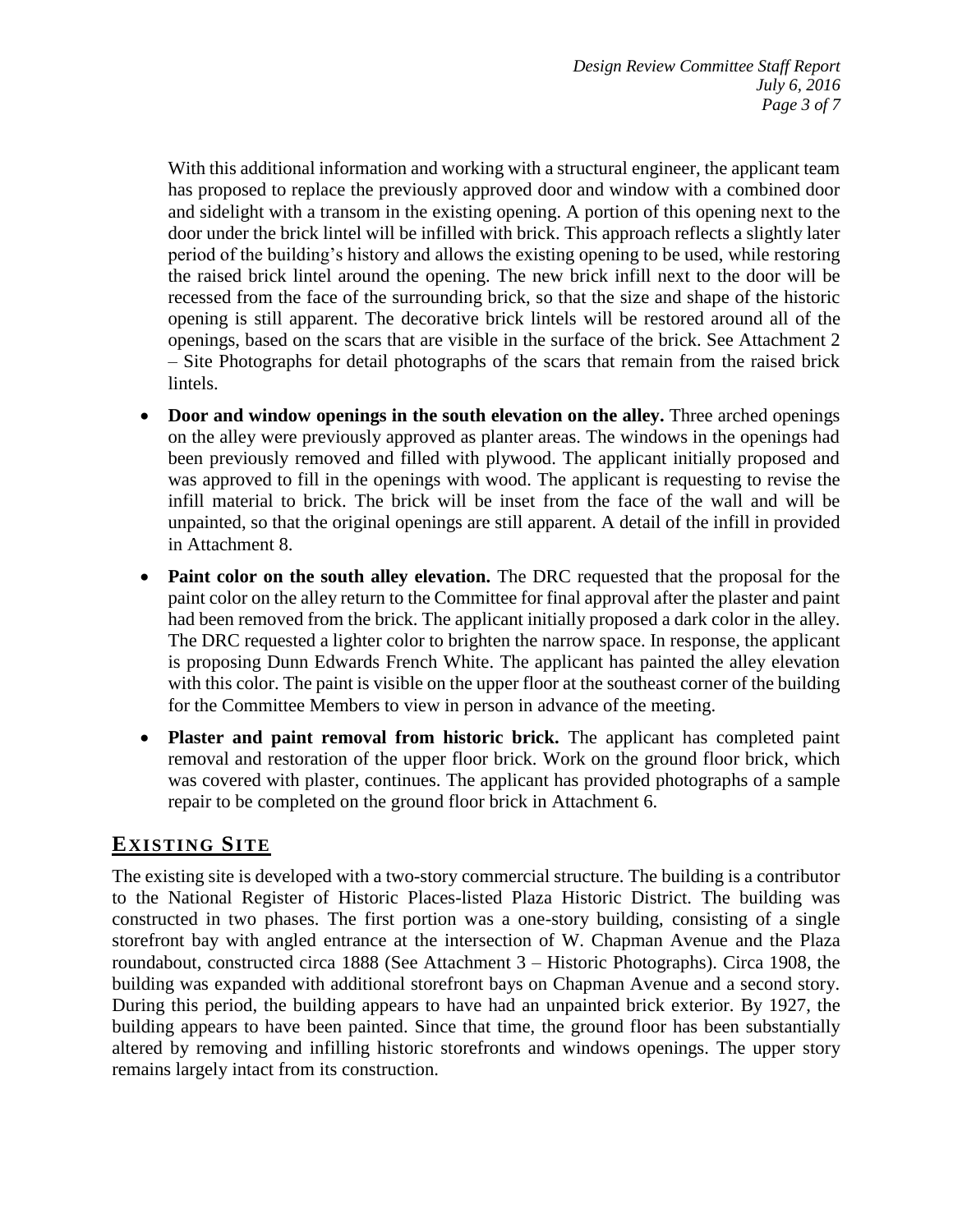# **EXISTING AREA CONTEXT**

The subject property is located in the southwest quadrant of the Plaza and is surrounded by primarily two-story buildings with retail stores and restaurants on the ground floors and offices or apartments on the upper floors. The area is characterized by pedestrian-oriented commercial storefronts, and surrounding properties are zoned Old Towne Mixed Use.

# **EVALUATION CRITERIA**

Orange Municipal Code (OMC) Section 17.10.070 establishes the general criteria the DRC should use when reviewing the project. This section states the following:

The project shall have an internally consistent, integrated design theme, which is reflected in the following elements:

#### 1. **Architectural Features**.

- a. The architectural features shall reflect a similar design style or period.
- b. Creative building elements and identifying features should be used to create a high quality project with visual interest and an architectural style.

#### 2. **Landscape**.

- a. The type, size and location of landscape materials shall support the project's overall design concept.
- b. Landscaping shall not obstruct visibility of required addressing, nor shall it obstruct the vision of motorists or pedestrians in proximity to the site.
- c. Landscape areas shall be provided in and around parking lots to break up the appearance of large expanses of hardscape.
- 3. **Signage**. All signage shall be compatible with the building(s) design, scale, colors, materials and lighting.
- 4. **Secondary Functional and Accessory Features**. Trash receptacles, storage and loading areas, transformers and mechanical equipment shall be screened in a manner, which is architecturally compatible with the principal building(s).

# **ANALY SIS/STATEMENT OF THE ISSUES**

#### Issue 1: Revisions to Building Openings on North, East and South Elevations

The revisions to the proposed elevations reflect additional information that has been uncovered in the course of construction. The Chapman Avenue (north) elevation storefronts are appropriate for an early 20<sup>th</sup> century commercial building and reflect the pattern of transoms discovered under non-historic finishes. To reflect the building's construction history, the proposed pattern and dimensions of the storefront glazing change from the original 1888 portion of the building to the later 1908 portion. The storefront bulkhead follows a similar pattern based on historic photographs. This configuration continues to allow operable single-hung windows in the storefront bays, while reflecting the historic pattern of the storefront glazing.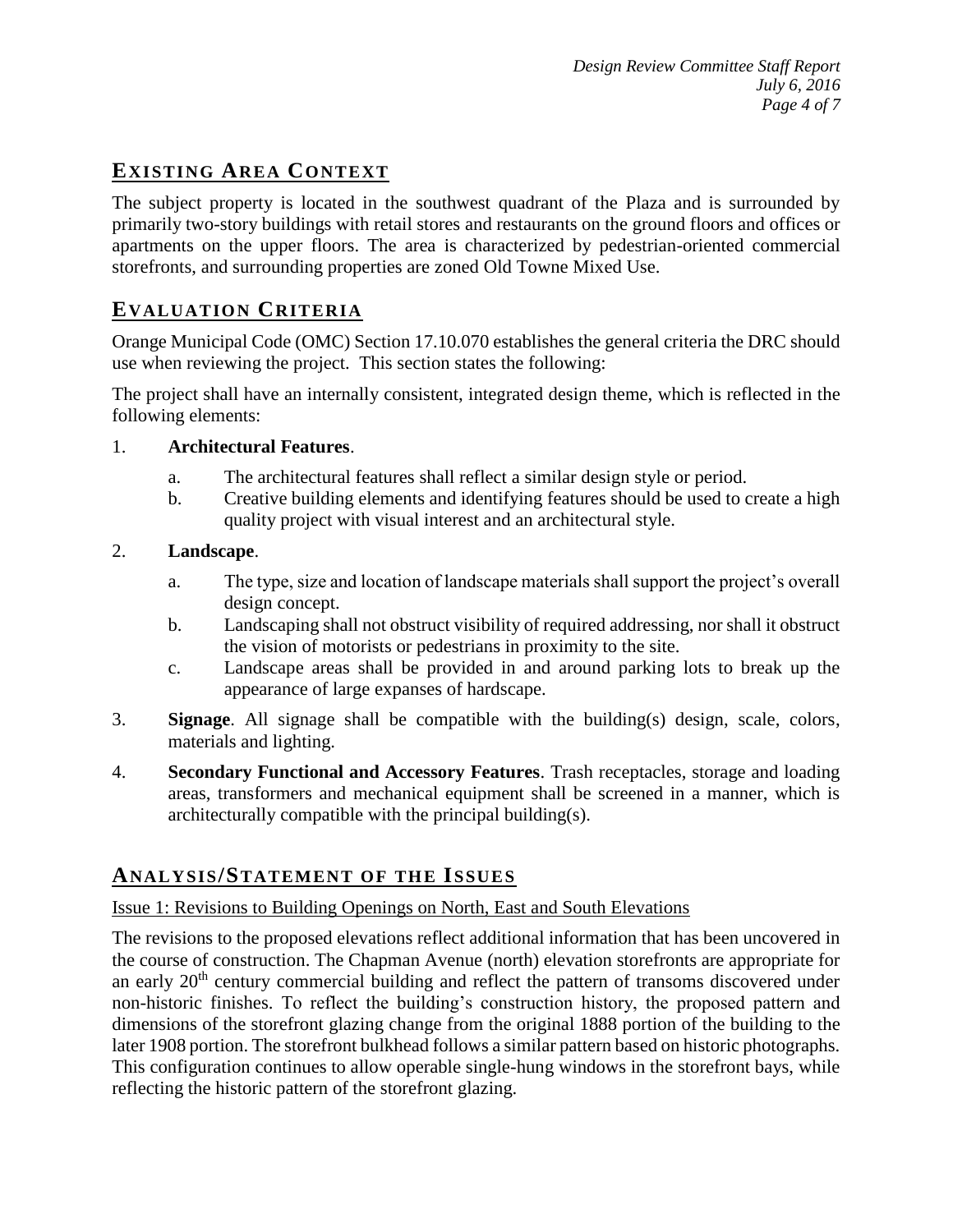On the east elevation, the proposed combination of a door and window into a door with a sidelight reflects a slightly later history of the building. Based on photographs from the 1920s, these openings were combined early in the building's history. In addition, the brick lintels over the openings, which are visible as scars in the brick, will be restored. On the alley elevation, the infill of the arched openings is appropriate for a secondary, utilitarian elevation. The openings are currently infilled with plywood. The new brick infill will be clearly differentiated from the original wall surface and will be reversible.

Staff recommends to the DRC that the proposed revisions to the approved plan are in conformance with the *Secretary's Standards* and the Old Towne Design Standards.

# **ADVISORY BOARD RECOMMENDATION**

None.

#### **STAFF RECOMMENDATION AND REQUIRED FINDINGS**

The courts define a "Finding" as a conclusion which describes the method of analysis decision makers utilize to make the final decision. A decision making body "makes a Finding," or draws a conclusion, through identifying evidence in the record (i.e., testimony, reports, environmental documents, etc.) and should not contain unsupported statements. The statements which support the Findings bridge the gap between the raw data and the ultimate decision, thereby showing the rational decision making process that took place. The "Findings" are, in essence, the ultimate conclusions which must be reached in order to approve (or recommend approval of) a project. The same holds true if denying a project; the decision making body must detail why it cannot make the Findings.

The Findings are applied as appropriate to each project. Based on the following Findings and statements in support of such Findings, staff recommends the DRC approve the project with recommended conditions.

*1. In the Old Towne Historic District, the proposed work conforms to the prescriptive standards and design criteria referenced and/or recommended by the DRC or other reviewing body for the project (OMC 17.10.070.F.1).*

The proposed revisions to the previously approved project conforms with the Old Towne Design Standards for the Plaza Historic District. The revisions retain the existing historic materials and restore missing features using documentary and physical evidence from the building. The revised building openings on the north, east and south elevations reflect additional information uncovered during construction and incorporates newly uncovered historic materials to the greatest extent feasible. Where new materials are required, they will match the historic materials. The proposed color scheme and materials for the exterior of the building are in keeping with the colors customarily used in the Plaza Historic District and are complementary to the architectural style of the building.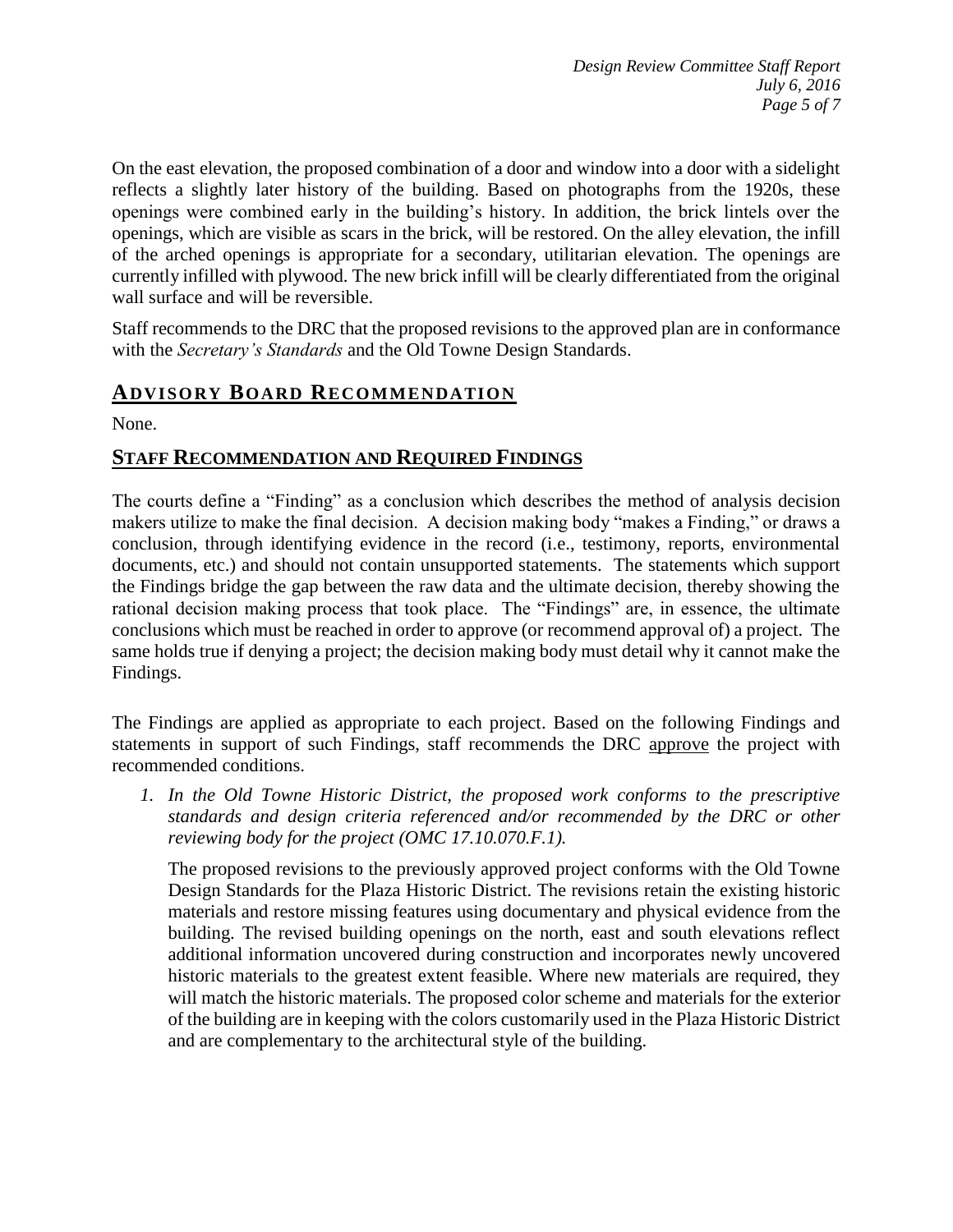*2. In any National Register Historic District, the proposed work complies with the Secretary of the Interior's standards and guidelines (OMC 17.10.07.F.2).*

Projects found to be in conformance with the Old Towne Design Standards are generally considered to be in conformance with the *Secretary's Standards*. In conformance with Standard 1, the new restaurant use is being inserted into a historic building with restoration of character-defining features. The additional information uncovered during construction allows additional historic features to be retained and restored. In conformance with Standard 5, the distinctive character of the historic building will be retained, and alterations to the building will not remove or negatively alter any historic materials or features of the building. In conformance with Standard 9, the infill of previously infilled openings on the alley will be clearly differentiated from the historic materials. The proposed project is in conformance with the *Secretary's Standards*.

*3. The project design upholds community aesthetics through the use of an internally consistent, integrated design theme and is consistent with all adopted specific plans, applicable design standards, and their required findings (OMC 17.10.07.F.3).*

The proposed work conforms to the prescriptive standards and design criteria set forth in the Old Towne Design Standards and *Secretary's Standards*, as described above.

*4. For infill residential development, as specified in the City of Orange Infill Residential Design Guidelines, the new structure(s) or addition are compatible with the scale, massing, orientation, and articulation of the surrounding development and will preserve or enhance existing neighborhood character (OMC 17.10.07.F.4).*

The *City of Orange Infill Residential Design Guidelines* do not apply to commercial projects; this finding does not apply.

## **CONDITIONS**

The approval of this project is subject to the following conditions:

- 1. This project is approved as a precise plan. All work shall conform in substance and be maintained in general conformance with plans and exhibits labeled as Attachment 8, including modifications required by the conditions of approval, and as recommended for approval by the Design Review Committee. Any changes from the approved plans shall be subject to subsequent review and approval by the Design Review Committee.
- 2. The applicant agrees to indemnify, hold harmless, and defend the City, its officers, agents and employees from any and all liability or claims that may be brought against the City arising out of its approval of this permit, save and except that caused by the City's active negligence.
- 3. The signage shall return to the DRC for final review and approval prior to issuance of a certificate of occupancy.
- 4. Encroachment permits shall be obtained for all work in the public right of way.